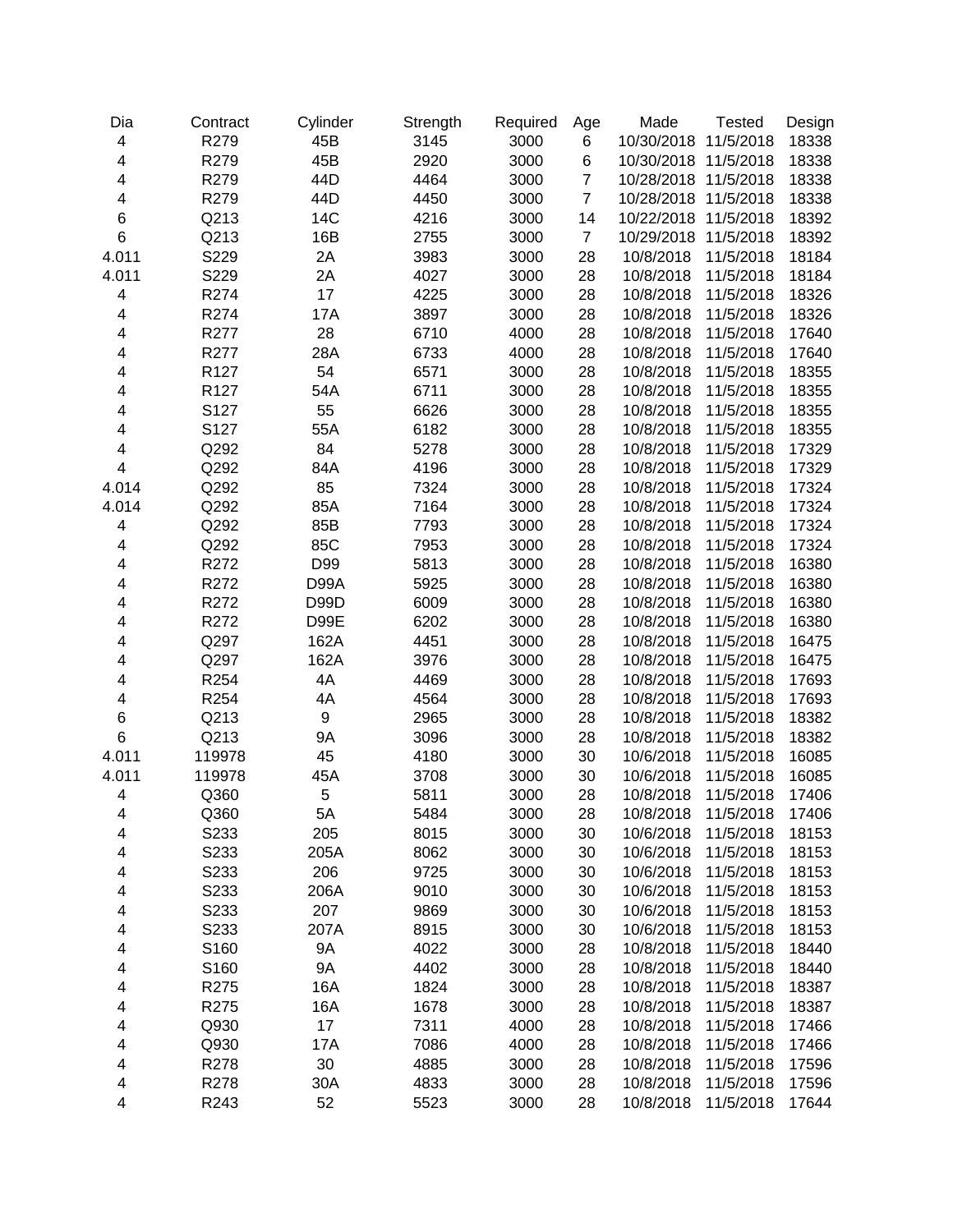| 4      | R243   | 52A         | 5788         | 3000         | 28             | 10/8/2018  | 11/5/2018        | 17644 |
|--------|--------|-------------|--------------|--------------|----------------|------------|------------------|-------|
| 4.008  | N383   | 157         | 5729         | 3000         | 28             | 10/8/2018  | 11/5/2018        |       |
| 4.008  | N383   | 157A        | 5732         | 3000         | 28             | 10/8/2018  | 11/5/2018        |       |
| 4      | Q297   | 160A        | 4251         | 3000         | 28             | 10/8/2018  | 11/5/2018        | 18492 |
| 4      | Q297   | 160A        | 3704         | 3000         | 28             | 10/8/2018  | 11/5/2018        | 18492 |
| 4      | Q297   | 161A        | 3495         | 3000         | 28             | 10/8/2018  | 11/5/2018        | 18492 |
| 4      | Q297   | 161A        | 3566         | 3000         | 28             | 10/8/2018  | 11/5/2018        | 18492 |
| 4      | Q076   | 167A        | 5092         | 3000         | 28             | 10/8/2018  | 11/5/2018        | 16225 |
| 4      | Q076   | 167A        | 5300         | 3000         | 28             | 10/8/2018  | 11/5/2018        | 16225 |
| 4      | DB1601 | 6B          | 5007         | 3000         | $\overline{7}$ | 10/28/2018 | 11/5/2018        | 18438 |
| 4      | 118978 | <b>9A</b>   | 4925         | 3000         | 28             | 10/8/2018  | 11/5/2018 9402TN |       |
| 4      | 118978 | 9B          | 5264         | 3000         | 28             | 10/8/2018  | 11/5/2018 9402TN |       |
| 4      | Q030   | 317A        | 7103         | 3000         | 28             | 10/8/2018  | 11/5/2018        | 16604 |
| 4      | Q030   | 317A        | 6822         | 3000         | 28             | 10/8/2018  | 11/5/2018        | 16604 |
| 4      | Q030   | 318A        | 8713         | 3000         | 28             | 10/8/2018  | 11/5/2018        | 16604 |
| 4      | Q030   | 318A        | 8865         | 3000         | 28             | 10/8/2018  | 11/5/2018        | 16604 |
| 4      | P230   | 1133        | 4077         | 3000         | 28             | 10/8/2018  | 11/5/2018        | 17279 |
| 4      | P230   | 1133A       | 4289         | 3000         | 28             | 10/8/2018  | 11/5/2018        | 17279 |
| 4      | R317   | 11B         | 4567         | 3000         | $\overline{7}$ | 10/29/2018 | 11/5/2018        | 16365 |
| 4      | S233   | 303B        | 4462         | 3000         | 18HR           | 11/5/2018  | 11/6/2018        | 17584 |
| 4      | S233   | 303C        | 4100         | 3000         | 18HR           | 11/5/2018  | 11/6/2018        | 17584 |
| 4      | R273   | 71B         | 5826         | 3000         | $\overline{7}$ | 10/30/2018 | 11/6/2018        | 18094 |
| 4      | DB1601 | 7B          | 5364         | 3000         | $\overline{7}$ | 10/30/2018 | 11/6/2018        | 18438 |
| 4      | R280   | 23B         | 3368         | 3000         | $\overline{7}$ | 10/30/2018 | 11/6/2018        | 15498 |
| 4      | R280   | 23C         | 3299         | 3000         | $\overline{7}$ | 10/30/2018 | 11/6/2018        | 15498 |
| 4      | R279   | 41C         | 5175         | 3000         | 14             | 10/23/2018 | 11/6/2018        | 18338 |
| 4      | R279   | 41C         | 5343         | 3000         | 14             | 10/23/2018 | 11/6/2018        | 18338 |
| 6      | P079   | 352C        | 3585         | 3000         | 14             | 10/23/2018 | 11/6/2018        | 17502 |
| 6      | P079   | 352G        | 3915         | 3000         | 14             | 10/23/2018 | 11/6/2018        | 17502 |
| 6.014  | Q292   | 86          | 4875         | 3000         | 28             | 10/9/2018  | 11/6/2018        | 17678 |
| 6      | Q292   | 86A         | 4879         | 3000         | 28             | 10/9/2018  | 11/6/2018        | 17678 |
| 6      | Q292   | 86B         | 4891         | 3000         | 28             | 10/9/2018  | 11/6/2018        | 17698 |
| 6      | Q292   | 86C         | 5347         | 3000         | 28             | 10/9/2018  | 11/6/2018        | 17698 |
| 4      | Q292   | 87          | 7774         | 3000         | 28             | 10/9/2018  | 11/6/2018        | 17324 |
| 6      | Q292   | 87A         | 3320         | 3000         | 28             | 10/9/2018  | 11/6/2018        | 17324 |
| 4      | Q292   | 87B         | 7177         | 3000         | 28             | 10/9/2018  | 11/6/2018        | 17324 |
|        | Q292   |             |              |              |                | 10/9/2018  | 11/6/2018        | 17324 |
| 6<br>4 | Q029   | 87C<br>237A | 3146<br>7371 | 3000<br>4000 | 28<br>28       | 10/9/2018  | 11/6/2018        | 17569 |
| 4      | Q029   | 237A        | 7235         | 4000         | 28             | 10/9/2018  | 11/6/2018        | 17569 |
| 4      | R317   | 12B         | 3569         | 3000         | 3              | 11/2/2018  | 11/6/2018        | 16365 |
| 4.014  | Q029   | 236A        | 5938         | 4000         | 28             | 10/9/2018  | 11/6/2018        | 17569 |
| 4      | Q029   |             | 6163         | 4000         | 28             |            |                  |       |
|        |        | 236A        |              |              |                | 10/9/2018  | 11/6/2018        | 17569 |
| 4      | Q031   | 370R        | 7659         | 4000         | 28             | 10/9/2018  | 11/6/2018        | 16663 |
| 4      | Q031   | 370S        | 7395         | 4000         | 28             | 10/9/2018  | 11/6/2018        | 16663 |
| 4      | Q031   | 370X        | 8033         | 4000         | 28             | 10/9/2018  | 11/6/2018        | 16663 |
| 4      | Q031   | 370Y        | 8104         | 4000         | 28             | 10/9/2018  | 11/6/2018        | 16663 |
| 4      | Q031   | 370F        | 7383         | 4000         | 28             | 10/9/2018  | 11/6/2018        | 16663 |
| 4      | Q031   | 370G        | 7425         | 4000         | 28             | 10/9/2018  | 11/6/2018        | 16663 |
| 4      | Q031   | 370L        | 7359         | 4000         | 28             | 10/9/2018  | 11/6/2018        | 16663 |
| 4      | Q031   | 370M        | 7377         | 4000         | 28             | 10/9/2018  | 11/6/2018        | 16663 |
| 4.017  | S081   | 4           | 6185         | 3500         | 28             | 10/9/2018  | 11/6/2018        | 18214 |
| 4      | S081   | 4A          | 6160         | 3500         | 28             | 10/9/2018  | 11/6/2018        | 18214 |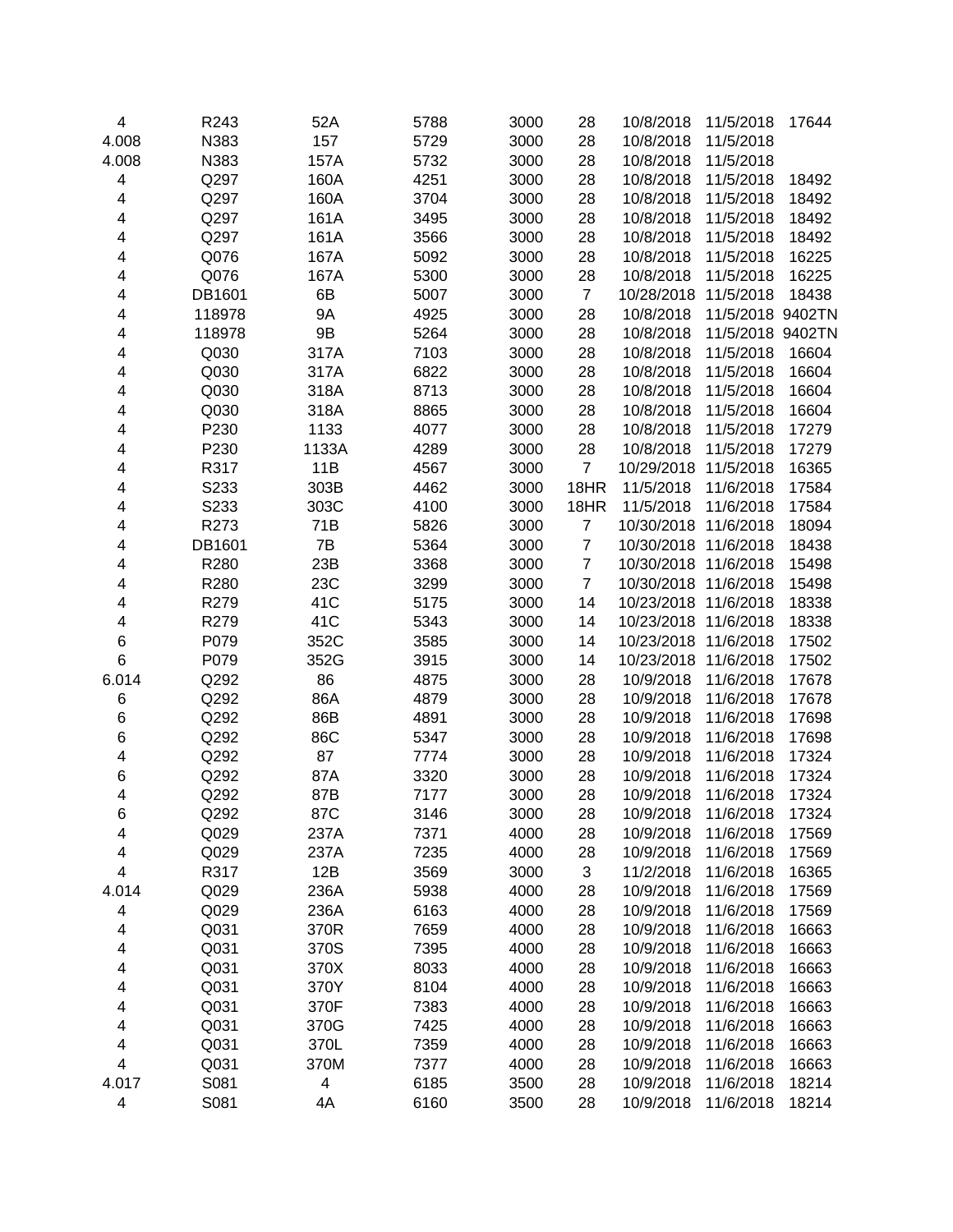| 4                       | S126   | 3         | 4357 | 3000 | 28             | 10/9/2018            | 11/6/2018        | 16086 |
|-------------------------|--------|-----------|------|------|----------------|----------------------|------------------|-------|
| 4                       | S126   | 3A        | 4363 | 3000 | 28             | 10/9/2018            | 11/6/2018        | 16086 |
| 4                       | 118978 | 10A       | 5184 | 3000 | 28             | 10/9/2018            | 11/6/2018 9402TN |       |
| 4                       | 118978 | 10B       | 5377 | 3000 | 28             | 10/9/2018            | 11/6/2018 9402TN |       |
| 4                       | P927   | 140       | 6421 | 3000 | 28             | 10/9/2018            | 11/6/2018        | 15600 |
| 4                       | P927   | 140A      | 6259 | 3000 | 28             | 10/9/2018            | 11/6/2018        | 15600 |
| 6                       | Q030   | 320A      | 3815 | 3000 | 28             | 10/9/2018            | 11/6/2018        | 17680 |
| 6                       | Q030   | 320A      | 3671 | 3000 | 28             | 10/9/2018            | 11/6/2018        | 17680 |
| 6.012                   | Q030   | 319A      | 3772 | 3000 | 28             | 10/9/2018            | 11/6/2018        | 17680 |
| 6                       | Q030   | 319A      | 3779 | 3000 | 28             | 10/9/2018            | 11/6/2018        | 17680 |
| 4                       | S003   | 1A        | 7080 | 3000 | 28             | 10/9/2018            | 11/6/2018        | 17181 |
| 4                       | S003   | 1A        | 6373 | 3000 | 28             | 10/9/2018            | 11/6/2018        | 17181 |
| 4                       | R044   | 39        | 6065 | 3000 | 28             | 10/9/2018            | 11/6/2018        |       |
| $\overline{\mathbf{4}}$ | R044   | 39A       | 5993 | 3000 | 28             | 10/9/2018            | 11/6/2018        |       |
| 4.015                   | 121917 | 4         | 4699 | 3000 | 28             | 10/9/2018            | 11/6/2018        | 18588 |
| 4                       | 121917 | 4A        | 4829 | 3000 | 28             | 10/9/2018            | 11/6/2018        | 18588 |
| 4                       | S256   | 3A        | 6151 | 3000 | 28             | 10/9/2018            | 11/6/2018        | 18484 |
| 4                       | S256   | 3A        | 6104 | 3000 | 28             | 10/9/2018            | 11/6/2018        | 18484 |
| 4                       | 119978 | 46        | 4005 | 3000 | 28             | 10/9/2018            | 11/6/2018        | 16085 |
| 4                       | 119978 | 46A       | 4011 | 3000 | 28             | 10/9/2018            | 11/6/2018        | 16085 |
| 4                       | R321   | 30        | 5156 | 3000 | 28             | 10/9/2018            | 11/6/2018        | 18069 |
| $\overline{\mathbf{4}}$ | R321   | 30A       | 4981 | 3000 | 28             | 10/9/2018            | 11/6/2018        | 18069 |
| 4                       | P047   | 442A      | 4802 | 3000 | 28             | 10/9/2018            | 11/6/2018        | 17560 |
| 4                       | P047   | 442A      | 4612 | 3000 | 28             | 10/9/2018            | 11/6/2018        | 17560 |
| 4.016                   | P047   | 443A      | 4437 | 3000 | 28             | 10/9/2018            | 11/6/2018        | 17560 |
| 4                       | P047   | 443A      | 4630 | 3000 | 28             | 10/9/2018            | 11/6/2018        | 17560 |
| 4                       | R220   | 15        | 3618 | 3000 | 28             | 10/9/2018            | 11/6/2018        | 15524 |
| 4                       | R220   | 15A       | 3803 | 3000 | 28             | 10/9/2018            | 11/6/2018        | 15524 |
| 4                       | S936   | 9         | 5855 | 3000 | 28             | 10/9/2018            | 11/6/2018        | 18558 |
| 4                       | S936   | <b>9A</b> | 5992 | 3000 | 28             | 10/9/2018            | 11/6/2018        | 18558 |
| 4                       | R277   | 29        | 6800 | 4000 | 28             | 10/9/2018            | 11/6/2018        | 17640 |
| 4                       | R277   | 29A       | 6866 | 4000 | 28             | 10/9/2018            | 11/6/2018        | 17640 |
| 4                       | R279   | 34A       | 5257 | 3000 | 28             | 10/9/2018            | 11/6/2018        | 18338 |
| $\overline{\mathbf{4}}$ | R279   | 34A       | 5092 | 3000 | 28             | 10/9/2018            | 11/6/2018        | 18338 |
| 4.014                   | Q076   | 168A      | 4058 | 3000 | 28             | 10/9/2018            | 11/6/2018        | 16225 |
| 4                       | Q076   | 168A      | 3670 | 3000 | 28             | 10/9/2018            | 11/6/2018        | 16225 |
| 4                       | Q031   | 370       | 7180 | 4000 | 28             | 10/9/2018            | 11/6/2018        | 16663 |
| 4                       | Q031   | 370A      | 7127 | 4000 | 28             | 10/9/2018            | 11/6/2018        | 16663 |
| 4                       | Q297   | 163A      | 3759 | 3000 | 28             | 10/9/2018            | 11/6/2018        | 18492 |
| 4                       | Q297   | 163A      | 3760 | 3000 | 28             | 10/9/2018            | 11/6/2018        | 18492 |
| 4                       | Q297   | 164A      | 5023 | 3000 | 28             | 10/9/2018            | 11/6/2018        | 16475 |
| 4                       | Q297   | 164A      | 4977 | 3000 | 28             | 10/9/2018            | 11/6/2018        | 16475 |
| 4                       | S233   | 304B      | 3979 | 3000 | <b>18 HR</b>   | 11/6/2018            | 11/7/2018        | 17584 |
| 4                       | S233   | 304C      | 3927 | 3000 | <b>18 HR</b>   | 11/6/2018            | 11/7/2018        | 17584 |
| 4                       | DB1601 | 8B        | 5277 | 3000 | $\overline{7}$ | 10/31/2018 11/7/2018 |                  | 18438 |
| 4                       | Q213   | 17B       | 5322 | 3000 | $\overline{7}$ | 10/31/2018 11/7/2018 |                  | 18646 |
| 4                       | R273   | 72B       | 6215 | 3000 | $\overline{7}$ | 10/31/2018 11/7/2018 |                  | 18094 |
| 4                       | S262   | 1B        | 4406 | 3000 | $\overline{7}$ | 10/31/2018 11/7/2018 |                  | 16358 |
| 6                       | Q213   | 15C       | 4188 | 3000 | 14             | 10/24/2018 11/7/2018 |                  | 18392 |
| 6                       | Q030   | 321A      | 4530 | 3000 | 28             | 10/10/2018 11/7/2018 |                  | 17680 |
| 6                       | Q030   | 321A      | 4246 | 3000 | 28             | 10/10/2018 11/7/2018 |                  | 17680 |
| 6                       | Q292   | 88        | 4426 | 3000 | 28             | 10/10/2018 11/7/2018 |                  | 17698 |
|                         |        |           |      |      |                |                      |                  |       |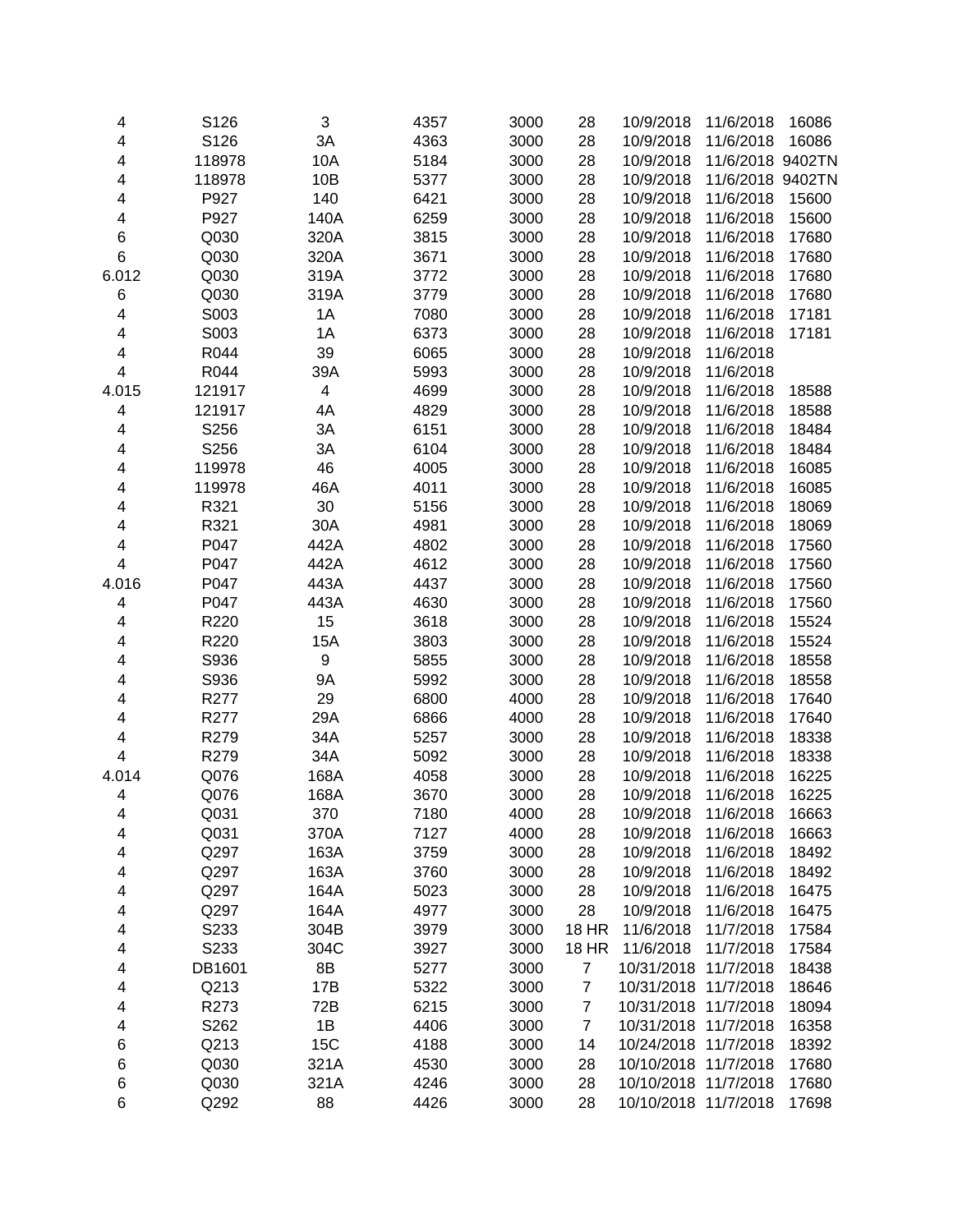| 6     | Q292   | 88A              | 4043  | 3000 | 28   | 10/10/2018 11/7/2018                         |           | 17698 |
|-------|--------|------------------|-------|------|------|----------------------------------------------|-----------|-------|
| 4.016 | S240   | 1                | 6120  | 3000 | 28   | 10/10/2018 11/7/2018                         |           | 18533 |
| 4.016 | S240   | 1A               | 6142  | 3000 | 28   | 10/9/2018                                    | 11/7/2018 | 18533 |
| 4     | R273   | 13ARK            | 12541 | 6000 | 28   | 10/10/2018 11/7/2018                         |           | 18353 |
| 4     | R273   | 13ARK            | 13409 | 6000 | 28   | 10/10/2018 11/7/2018                         |           | 18353 |
| 4     | S229   | 3A               | 4885  | 3000 | 28   | 10/10/2018 11/7/2018                         |           | 18185 |
| 4     | S229   | 3A               | 5107  | 3000 | 28   | 10/10/2018 11/7/2018                         |           | 18185 |
| 4     | Q297   | 165A             | 4306  | 3000 | 28   | 10/10/2018 11/7/2018                         |           | 18492 |
| 4     | Q297   | 165A             | 4179  | 3000 | 28   | 10/10/2018 11/7/2018                         |           | 18492 |
| 4     | Q297   | 166A             | 5142  | 3000 | 28   | 10/10/2018 11/7/2018                         |           | 16475 |
| 4     | Q297   | 166A             | 5264  | 3000 | 28   | 10/10/2018 11/7/2018                         |           | 16475 |
| 4     | Q297   | 167A             | 5319  | 3000 | 28   | 10/10/2018 11/7/2018                         |           | 16475 |
| 4     | Q297   | 167A             | 5306  | 3000 | 28   | 10/10/2018 11/7/2018                         |           | 16475 |
| 4     | S924   | 5                | 5147  | 3000 | 28   | 10/10/2018 11/7/2018                         |           | 16620 |
| 4     | S924   | 5A               | 5361  | 3000 | 28   | 10/10/2018 11/7/2018                         |           | 16620 |
| 4.011 | R277   | 30               | 5445  | 4000 | 28   | 10/10/2018 11/7/2018                         |           | 17640 |
| 4.011 | R277   | 30A              | 5700  | 4000 | 28   | 10/10/2018 11/7/2018                         |           | 17640 |
| 4     | R321   | 31               | 5949  | 3000 | 28   | 10/10/2018 11/7/2018                         |           | 18273 |
| 4     | R321   | 31A              | 5837  | 3000 | 28   | 10/10/2018 11/7/2018                         |           | 18273 |
| 4     | 150101 | 32A              | 7280  | 3000 | 28   | 10/10/2018 11/7/2018                         |           | 17518 |
| 4     | 150101 | 32B              | 6887  | 3000 | 28   | 10/10/2018 11/7/2018                         |           | 17518 |
| 4     | R260   | IR83A            | 6740  | 3000 | 28   | 10/10/2018 11/7/2018                         |           | 18293 |
| 4     | R260   | IR83B            | 6859  | 3000 | 28   | 10/10/2018                                   | 11/7/2018 | 18293 |
| 4     | S127   | 56               | 5592  | 3000 | 28   | 10/10/2018                                   | 11/7/2018 | 18355 |
| 4     | S127   | 56A              | 5392  | 3000 | 28   | 10/10/2018 11/7/2018                         |           | 18355 |
| 4.008 | R272   | D <sub>100</sub> | 5802  | 3000 | 28   | 10/10/2018 11/7/2018                         |           | 16380 |
| 4.008 | R272   | D100A            | 5745  | 3000 | 28   | 10/10/2018 11/7/2018                         |           | 16380 |
| 4     | Q076   | 169A             | 6936  | 3000 | 28   | 10/10/2018 11/7/2018                         |           | 16225 |
|       | Q076   | 169A             | 6912  | 3000 | 28   | 10/10/2018 11/7/2018                         |           | 16225 |
| 4     | S233   | 208              | 7662  | 3000 | 28   | 10/10/2018 11/7/2018                         |           | 18596 |
| 4     |        |                  |       |      | 28   |                                              |           |       |
| 4     | S233   | 208A             | 7131  | 3000 |      | 10/10/2018 11/7/2018<br>10/10/2018 11/7/2018 |           | 18596 |
| 4     | P079   | 346              | 4101  | 3000 | 28   | 10/10/2018 11/7/2018                         |           | 16271 |
| 4     | P079   | 346A             | 4011  | 3000 | 28   |                                              |           | 16271 |
| 4     | P230   | 1134             | 5069  | 3000 | 28   | 10/10/2018 11/7/2018                         |           | 17308 |
| 4     | P230   | 1134A            | 5167  | 3000 | 28   | 10/10/2018 11/7/2018                         |           | 17308 |
| 4     | R279   | 43E              | 4819  | 3000 | 14   | 10/25/2018 11/8/2018                         |           | 18338 |
| 4     | R279   | 43E              | 4901  | 3000 | 14   | 10/25/2018                                   | 11/8/2018 | 18338 |
| 4     | R279   | 44C              | 4779  | 3000 | 10   | 10/29/2018                                   | 11/8/2018 | 18338 |
| 4     | R279   | 44C              | 5070  | 3000 | 10   | 10/29/2018                                   | 11/8/2018 | 18338 |
| 4     | S233   | 305B             | 3954  | 3000 | 18HR | 11/7/2018                                    | 11/8/2018 | 17584 |
| 4     | S233   | 305C             | 3925  | 3000 | 18HR | 11/7/2018                                    | 11/8/2018 | 17584 |
| 4.011 | R272   | D <sub>101</sub> | 5825  | 3000 | 28   | 10/11/2018                                   | 11/8/2018 | 16380 |
| 4     | R272   | D101A            | 5782  | 3000 | 28   | 10/11/2018                                   | 11/8/2018 | 16380 |
| 4     | R272   | D101D            | 6707  | 3000 | 28   | 10/11/2018 11/8/2018                         |           | 16380 |
| 4     | R272   | D101E            | 6679  | 3000 | 28   | 10/11/2018 11/8/2018                         |           | 16380 |
| 4     | Q076   | 170A             | 8561  | 3000 | 28   | 10/11/2018 11/8/2018                         |           | 16225 |
| 4     | Q076   | 170A             | 8416  | 3000 | 28   | 10/11/2018 11/8/2018                         |           | 16225 |
| 4     | S924   | 6                | 6440  | 3000 | 28   | 10/11/2018 11/8/2018                         |           | 16620 |
| 4     | S924   | 6A               | 6409  | 3000 | 28   | 10/11/2018 11/8/2018                         |           | 16620 |
| 4     | R321   | 32               | 7830  | 3000 | 28   | 10/11/2018 11/8/2018                         |           | 18273 |
| 4     | R321   | 32A              | 7336  | 3000 | 28   | 10/11/2018 11/8/2018                         |           | 18273 |
| 4     | R226   | <b>15A</b>       | 5267  | 4500 | 28   | 10/11/2018 11/8/2018                         |           | 18159 |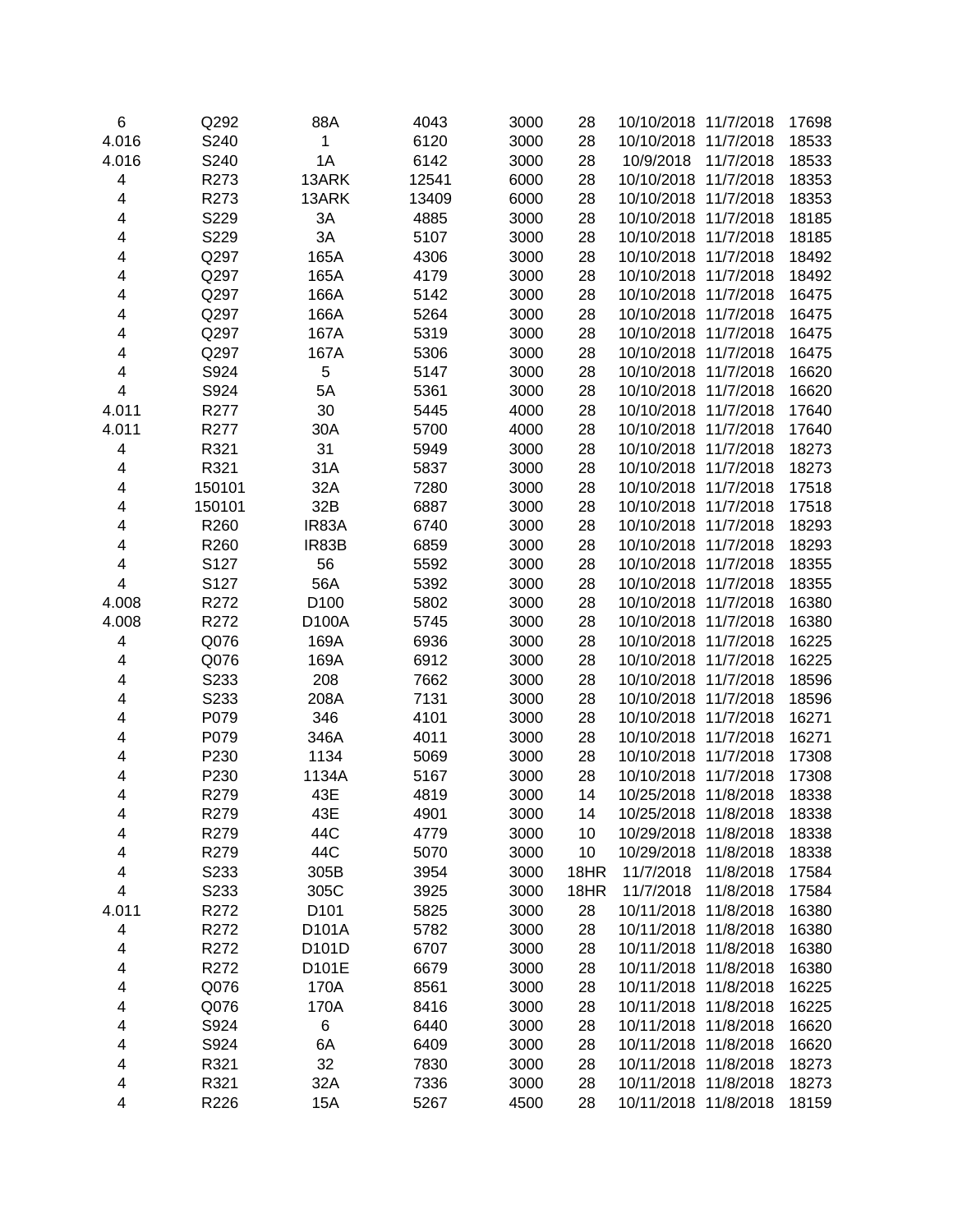| $\overline{\mathbf{4}}$      | R226          | 15A            | 5629         | 4500         | 28               | 10/11/2018 11/8/2018 |                  | 18159          |
|------------------------------|---------------|----------------|--------------|--------------|------------------|----------------------|------------------|----------------|
| 4.015                        | P230          | 1135           | 4516         | 3000         | 28               | 10/11/2018 11/8/2018 |                  | 17279          |
| 4                            | P230          | 1135A          | 4968         | 3000         | 28               | 10/11/2018 11/8/2018 |                  | 17279          |
| 4                            | P230          | 1136           | 6314         | 3000         | 28               | 10/11/2018 11/8/2018 |                  | 17279          |
| 4                            | P230          | 1136A          | 6059         | 3000         | 28               | 10/11/2018 11/8/2018 |                  | 17279          |
| 4                            | S240          | $\overline{c}$ | 6314         | 3000         | 28               | 10/11/2018 11/8/2018 |                  | 18533          |
| 4                            | S240          | 2A             | 6130         | 3000         | 28               | 10/11/2018 11/8/2018 |                  | 18533          |
| 4                            | R317          | $\overline{7}$ | 5126         | 3000         | 28               | 10/11/2018 11/8/2018 |                  | 16365          |
| 4                            | R317          | 7A             | 5558         | 3000         | 28               | 10/11/2018 11/8/2018 |                  | 16365          |
| 4                            | R279          | 35A            | 6588         | 4000         | 28               | 10/11/2018 11/8/2018 |                  | 18477          |
| 4                            | R279          | 35A            | 7170         | 4000         | 28               | 10/11/2018 11/8/2018 |                  | 18477          |
| 4                            | S127          | 69B            | 5630         | 3000         | 10               | 10/29/2018 11/8/2018 |                  | 18355          |
| 4                            | S127          | 69C            | 5643         | 3000         | 10               | 10/29/2018 11/8/2018 |                  | 18355          |
| 4.014                        | S233          | 209            | 9206         | 3000         | 28               | 10/11/2018 11/8/2018 |                  | 18596          |
| 4                            | S233          | 209A           | 9000         | 3000         | 28               | 10/11/2018 11/8/2018 |                  | 18596          |
| 4                            | R260          | IR84A          | 5648         | 3000         | 28               | 10/11/2018 11/8/2018 |                  | 18293          |
| 4                            | R260          | IR84B          | 5914         | 3000         | 28               | 10/11/2018 11/8/2018 |                  | 18293          |
| 4                            | R277          | 31             | 4472         | 4000         | 28               | 10/11/2018 11/8/2018 |                  | 17640          |
| 4                            | R277          | 31A            | 4582         | 4000         | 28               | 10/11/2018           | 11/8/2018        | 17640          |
| 4                            | R346          | 23             | 4549         | 3000         | 28               | 10/11/2018           | 11/8/2018        | 16440          |
| 4                            | R346          | 23A            | 4771         | 3000         | 28               | 10/11/2018 11/8/2018 |                  | 16440          |
| 6                            | Q213          | 10             | 4933         | 3000         | 28               | 10/11/2018           | 11/8/2018        | 18392          |
| 6                            | Q213          | 10A            | 4973         | 3000         | 28               | 10/11/2018           | 11/8/2018        | 18392          |
| 6.014                        | R272          | <b>MP54</b>    | 5145         | 3000         | 28               | 10/11/2018 11/8/2018 |                  | 17622          |
| 6                            | R272          | MP54A          | 4927         | 3000         | 28               | 10/11/2018 11/8/2018 |                  | 17622          |
| 6                            | P079          | 347            | 4434         | 3000         | 28               | 10/11/2018 11/8/2018 |                  | 17502          |
| 6                            | P079          | 347A           | 4584         | 3000         | 28               | 10/11/2018 11/8/2018 |                  | 17502          |
| 4                            | <b>DZA</b>    | 34             | 6742         | 3500         | $\overline{7}$   | 10/24/2018 11/8/2018 |                  | 5062A          |
| 4                            | <b>DZA</b>    | 34             | 6081         | 3500         | $\overline{7}$   | 10/24/2018 11/8/2018 |                  | 5062A          |
| 4.014                        | 18SAB1-S3-003 | 1ARB           | 11125        | 8000         | 21               | 10/19/2018 11/9/2018 |                  | 18483          |
| 4.014                        | 18SAB1-S3-003 | 1ARB           | 10433        | 8000         | 21               | 10/19/2018 11/9/2018 |                  | 18483          |
| 4                            | 18SAB1-S3-003 | 2ARB           | 10894        | 8000         | 16               | 10/24/2018 11/9/2018 |                  | 18483          |
| 4                            | 18SAB1-S3-003 | 2ARB           | 11616        | 8000         | 16               | 10/24/2018 11/9/2018 |                  | 18483          |
| 4                            | R279          | 45C            | 3458         | 3000         | 10               | 10/30/2018 11/9/2018 |                  | 18338          |
| 4                            | R279          | 45C            | 3758         | 3000         | 10               | 10/30/2018           | 11/9/2018        | 18338          |
| 4                            | S032          | 6C             | 4468         | 3000         | $\overline{7}$   | 11/2/2018            | 11/9/2018        | 16440          |
| 4                            | DB1601        | 9Β             | 5375         | 3000         | 7                | 11/2/2018            | 11/9/2018        | 18438          |
| 4                            | Q213          | 18C            | 4789         | 3000         | 7                | 11/2/2018            | 11/9/2018        | 18646          |
| 4                            | R273          | 73B            | 5273         | 3000         | $\boldsymbol{7}$ | 11/2/2018            | 11/9/2018        | 18094          |
| 4                            | 118978        | 12A            | 4959         | 3000         | 28               | 10/12/2018           | 11/9/2018 9402TN |                |
| 4                            | 118978        | 12B            | 5476         | 3000         | 28               | 10/12/2018           | 11/9/2018 9402TN |                |
| 4.014                        | R321          | 33             | 5334         | 3000         | 28               | 10/12/2018 11/9/2018 |                  | 18273          |
| 4.014                        | R321          | 33A            | 5085         | 3000         | 28               | 10/12/2018           | 11/9/2018        | 18273          |
| $\overline{\mathbf{4}}$      | R252          | 37             | 5712         | 3000         | 35               | 10/5/2018            | 11/9/2018        | 17654          |
| 4                            | R252          | 37A            | 5916         | 3000         | 35               | 10/5/2018            | 11/9/2018        | 17654          |
| 6                            | Q292          | 89             | 5197         | 3000         | 28               | 10/12/2018 11/9/2018 |                  | 17698          |
| 6                            | Q292          | 89A            | 5523         | 3000         | 28               | 10/12/2018 11/9/2018 |                  | 17698          |
|                              | P927          |                |              |              | 28               | 10/12/2018 11/9/2018 |                  |                |
| 4<br>$\overline{\mathbf{4}}$ | P927          | 141<br>141A    | 5523<br>5587 | 3000<br>3000 | 28               | 10/12/2018 11/9/2018 |                  | 15600<br>15600 |
| $\overline{\mathbf{4}}$      | STP-2018-01   | $\overline{c}$ | 6568         | 3000         | 28               | 10/12/2018 11/9/2018 |                  | 17612          |
| $\overline{\mathbf{4}}$      | STP-2018-01   | 2A             | 6264         | 3000         | 28               | 10/12/2018 11/9/2018 |                  | 17612          |
| 4                            | 07SAB1-S3-002 | 1ARK           | 13782        | 8000         | 28               | 10/12/2018 11/9/2018 |                  | 18500          |
|                              |               |                |              |              |                  |                      |                  |                |